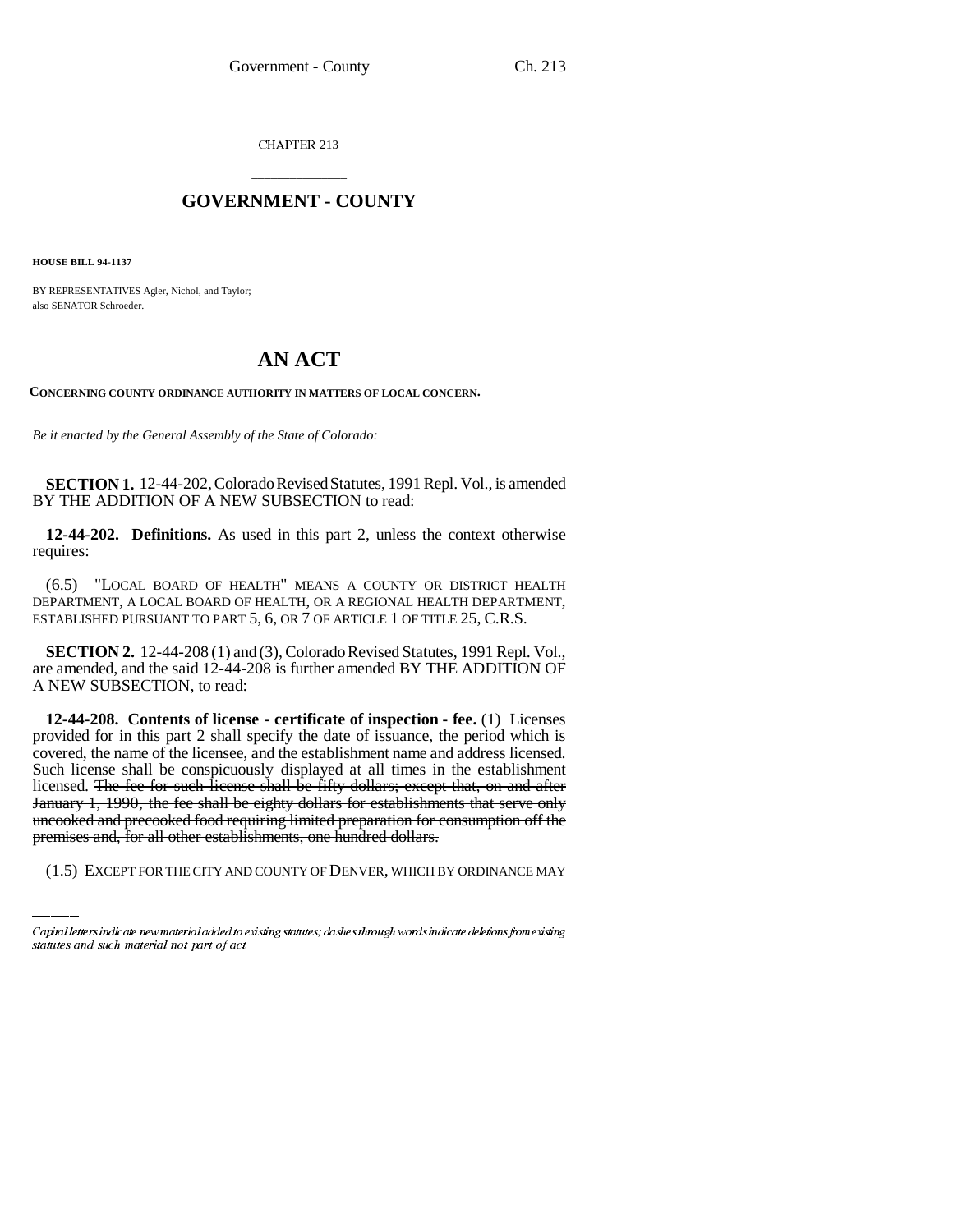## Ch. 213 Government - County

PROVIDE FOR A FOOD SERVICE ESTABLISHMENT INSPECTIONAL FEE, THE LICENSE AND INSPECTION FEE SHALL BE EIGHTY DOLLARS FOR ESTABLISHMENTS THAT SERVE ONLY UNCOOKED AND PRECOOKED FOOD REQUIRING LIMITED PREPARATION FOR CONSUMPTION OFF THE PREMISES AND ONE HUNDRED DOLLARS FOR ALL OTHER ESTABLISHMENTS. EXCEPT AS PROVIDED IN SECTION 12-44-206, THE FEE ESTABLISHED IN THIS SUBSECTION (1.5) SHALL BE THE ONLY INSPECTION FEE CHARGED BY THE STATE OR ANY COUNTY, LOCAL, OR REGIONAL INSPECTING AUTHORITY, INCLUDING THE CITY AND COUNTY OF DENVER, AND SHALL COVER ALL INSPECTIONS OF A FOOD SERVICE ESTABLISHMENT FOR ANY PURPOSE THROUGHOUT AN ANNUAL LICENSE PERIOD, INCLUDING, BUT NOT LIMITED TO, INSPECTIONS TO OBTAIN A CERTIFICATE OF INSPECTION, REINSPECTIONS, AND SEMIANNUAL INSPECTIONS.

(3) The provisions of this section concerning fees shall not apply to THE CITY AND COUNTY OF DENVER. jurisdictions where local ordinances already provide for a food service inspectional fee of fifty dollars or more and when such inspectional services are approved by the department.

**SECTION 3.** 12-44-212, Colorado Revised Statutes, 1991 Repl. Vol., is amended to read:

**12-44-212. Violation - penalty.** (1) UPON A FINDING BY THE DEPARTMENT OR THE LOCAL BOARD OF HEALTH THAT A FOOD SERVICE ESTABLISHMENT HAS BEEN FOUND TO BE IN VIOLATION OF THE PROVISIONS OF THIS PART 2, THAT THE LICENSEE HAS BEEN NOTIFIED OF SUCH VIOLATION IN WRITING, THAT THE LICENSEE HAS BEEN GIVEN AN OPPORTUNITY TO COMPLY, AND THAT THE ESTABLISHMENT HAS AGAIN BEEN FOUND TO BE IN VIOLATION, THE LICENSEE SHALL BE SUBJECT TO A CIVIL PENALTY OF NOT LESS THAN TWO HUNDRED FIFTY DOLLARS NOR MORE THAN ONE THOUSAND DOLLARS, WHICH PENALTY MAY BE ASSESSED BY THE DEPARTMENT OR THE LOCAL BOARD OF HEALTH. Any person violating any of the provisions of this part 2 or any of the provisions of the sanitary code hereby established is guilty of a misdemeanor and, upon conviction thereof, shall be punished by a fine of not more than five hundred dollars, or by imprisonment in the county jail for not more than ninety days, or by both such fine and imprisonment. It is the duty of the district attorneys of the several districts of this state to prosecute for violations of this part 2 as for other crimes and misdemeanors.

(2) UPON A FINDING BY THE DEPARTMENT OR THE LOCAL BOARD OF HEALTH THAT A FOOD SERVICE ESTABLISHMENT IS IN VIOLATION OF THE RULES AND REGULATIONS ADOPTED PURSUANT TO THIS PART 2 AND THAT SUCH VIOLATIONS ARE SUFFICIENT TO PERMIT THE DEPARTMENT OR THE LOCAL BOARD OF HEALTH TO ESTABLISH A DATE AND TIME FOR CORRECTION PURSUANT TO RULES AND REGULATIONS ADOPTED PURSUANT TO THIS PART 2, THE DEPARTMENT OR THE LOCAL BOARD OF HEALTH SHALL ADVISE THE LICENSEE OF THE VIOLATION, PROVIDE THE LICENSEE A REASONABLE PERIOD OF TIME TO COMPLY, AND CONDUCT A FOLLOW-UP INSPECTION. IF THE ESTABLISHMENT IS FOUND AGAIN TO BE IN VIOLATION OF THE SAME RULES AND REGULATIONS CATEGORY OR CATEGORIES, THE DEPARTMENT OR THE LOCAL BOARD OF HEALTH SHALL ISSUE THE LICENSEE WRITTEN NOTIFICATION OF NONCOMPLIANCE, PROVIDE THE LICENSEE A REASONABLE TIME TO COMPLY, AND CONDUCT A SECOND FOLLOW-UP INSPECTION.

(3) (a) IF, AT THE SECOND FOLLOW-UP INSPECTION, A FOOD SERVICE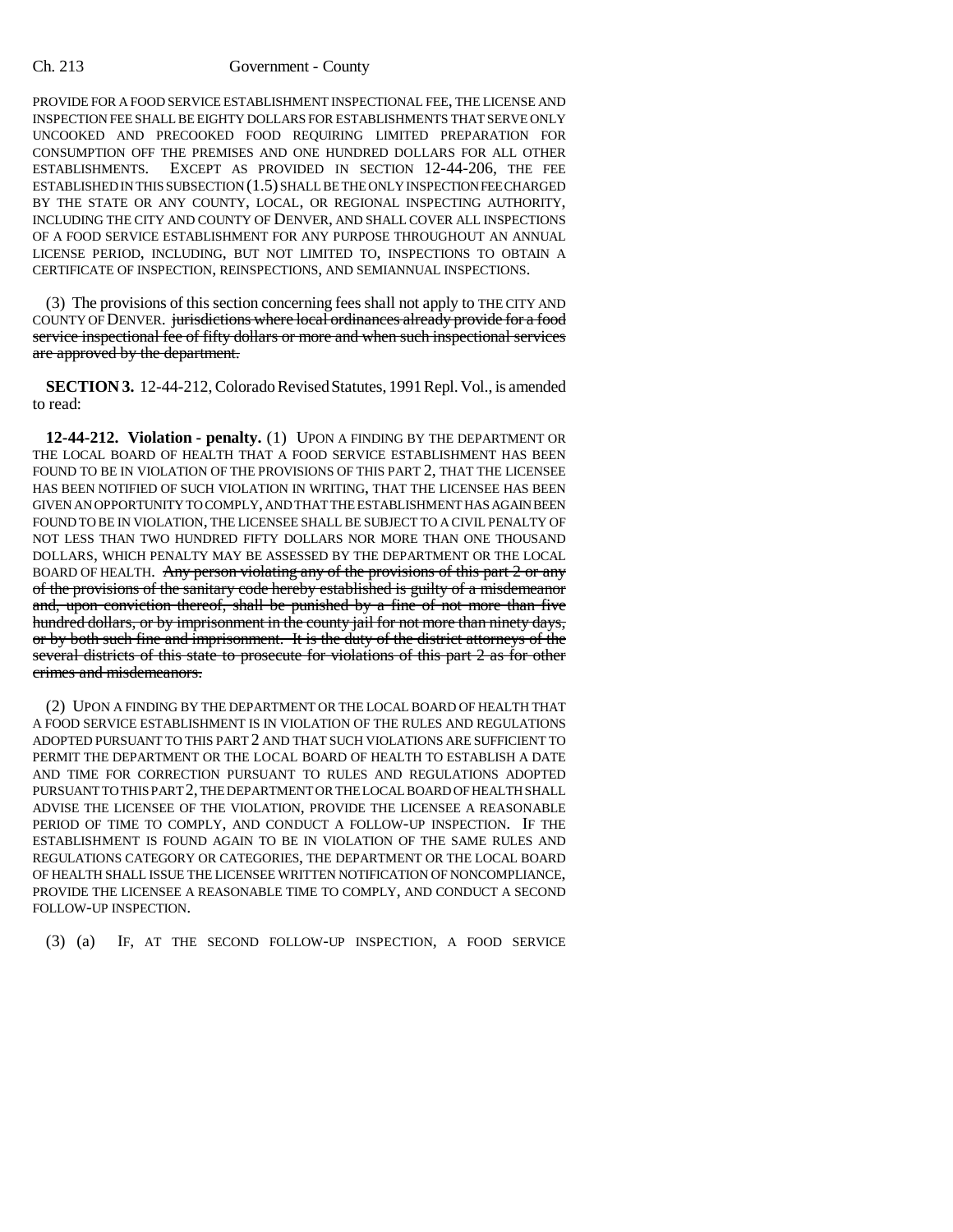ESTABLISHMENT IS FOUND TO BE IN COMPLIANCE WITH THE RULES AND REGULATIONS CATEGORY OR CATEGORIES CITED IN THE WRITTEN NOTIFICATION OF NONCOMPLIANCE ISSUED PURSUANT TO SUBSECTION (2) OF THIS SECTION, THE DEPARTMENT OR THE LOCAL BOARD OF HEALTH SHALL ADVISE THE LICENSEE IN WRITING THAT NONCOMPLIANCE WITH THE RULES AND REGULATIONS CATEGORY OR CATEGORIES CITED IN THE WRITTEN NOTIFICATION OF NONCOMPLIANCE ISSUED PURSUANT TO SUBSECTION (2) OF THIS SECTION AT THE NEXT REGULAR INSPECTION WILL RESULT IN THE ISSUANCE OF A SECOND WRITTEN NOTIFICATION OF NONCOMPLIANCE.

(b) IF, AT THE SECOND FOLLOW-UP INSPECTION, A FOOD SERVICE ESTABLISHMENT IS FOUND TO BE IN VIOLATION OF THE RULES AND REGULATIONS CATEGORY OR CATEGORIES CITED IN THE WRITTEN NOTIFICATION OF NONCOMPLIANCE ISSUED PURSUANT TO SUBSECTION (2) OF THIS SECTION, THE DEPARTMENT OR THE LOCAL BOARD OF HEALTH SHALL ISSUE A SECOND WRITTEN NOTIFICATION OF NONCOMPLIANCE, ADVISING THE LICENSEE OF THE VIOLATION OR VIOLATIONS AND NOTIFYING THE LICENSEE OF THE POTENTIAL CIVIL PENALTIES, AND SHALL CONDUCT A THIRD FOLLOW-UP INSPECTION.

(4) (a) IF, AT THE THIRD FOLLOW-UP INSPECTION, A FOOD SERVICE ESTABLISHMENT IS FOUND TO BE IN COMPLIANCE WITH THE RULES AND REGULATIONS CATEGORY OR CATEGORIES CITED IN THE SECOND WRITTEN NOTIFICATION OF NONCOMPLIANCE ISSUED PURSUANT TO SUBSECTION (3) OF THIS SECTION, THE DEPARTMENT OR THE LOCAL BOARD OF HEALTH MAY ASSESS A CIVIL PENALTY OF NOT LESS THAN TWO HUNDRED FIFTY DOLLARS NOR MORE THAN FIVE HUNDRED DOLLARS AND SHALL ADVISE THE FOOD SERVICE ESTABLISHMENT IN WRITING THAT A FUTURE OCCURRENCE OF NONCOMPLIANCE WITH THE RULES AND REGULATIONS CATEGORY OR CATEGORIES CITED IN THE SECOND WRITTEN NOTIFICATION OF NONCOMPLIANCE ISSUED PURSUANT TO SUBSECTION (3) OF THIS SECTION WILL RESULT IN THE ISSUANCE OF A THIRD WRITTEN NOTIFICATION OF NONCOMPLIANCE AND SUBJECT THE FOOD SERVICE ESTABLISHMENT TO AN ADDITIONAL CIVIL PENALTY OF NOT LESS THAN TWO HUNDRED FIFTY DOLLARS NOR MORE THAN FIVE HUNDRED DOLLARS.

(b) IF, AT THE THIRD FOLLOW-UP INSPECTION, A FOOD SERVICE ESTABLISHMENT IS FOUND TO BE IN VIOLATION OF THE RULES AND REGULATIONS CATEGORY OR CATEGORIES CITED IN THE SECOND WRITTEN NOTIFICATION OF NONCOMPLIANCE ISSUED PURSUANT TO SUBSECTION (3) OF THIS SECTION, THE DEPARTMENT OR THE LOCAL BOARD OF HEALTH MAY ASSESS A CIVIL PENALTY OF NOT LESS THAN FIVE HUNDRED DOLLARS NOR MORE THAN ONE THOUSAND DOLLARS. WHEN COMPLIANCE WITH THE RULES AND REGULATIONS CATEGORY OR CATEGORIES CITED IN THE SECOND WRITTEN NOTIFICATION OF NONCOMPLIANCE ISSUED PURSUANT TO SUBSECTION (3) OF THIS SECTION IS OBTAINED, THE DEPARTMENT OR THE LOCAL BOARD OF HEALTH SHALL NOTIFY THE LICENSEE THAT NONCOMPLIANCE WITH THE RULES AND REGULATIONS CATEGORY OR CATEGORIES CITED IN THE SECOND WRITTEN NOTIFICATION OF NONCOMPLIANCE ISSUED PURSUANT TO SUBSECTION (3) OF THIS SECTION AT THE NEXT REGULAR INSPECTION WILL RESULT IN THE ISSUANCE OF A THIRD WRITTEN NOTIFICATION OF NONCOMPLIANCE AND MAY RESULT IN AN ADDITIONAL CIVIL PENALTY OF NOT LESS THAN FIVE HUNDRED DOLLARS NOR MORE THAN ONE THOUSAND DOLLARS.

(5) (a) A MAXIMUM OF THREE CIVIL PENALTIES MAY BE ASSESSED AGAINST A LICENSEE IN ANY CALENDAR YEAR. THE ASSESSMENT OF A THIRD CIVIL PENALTY IN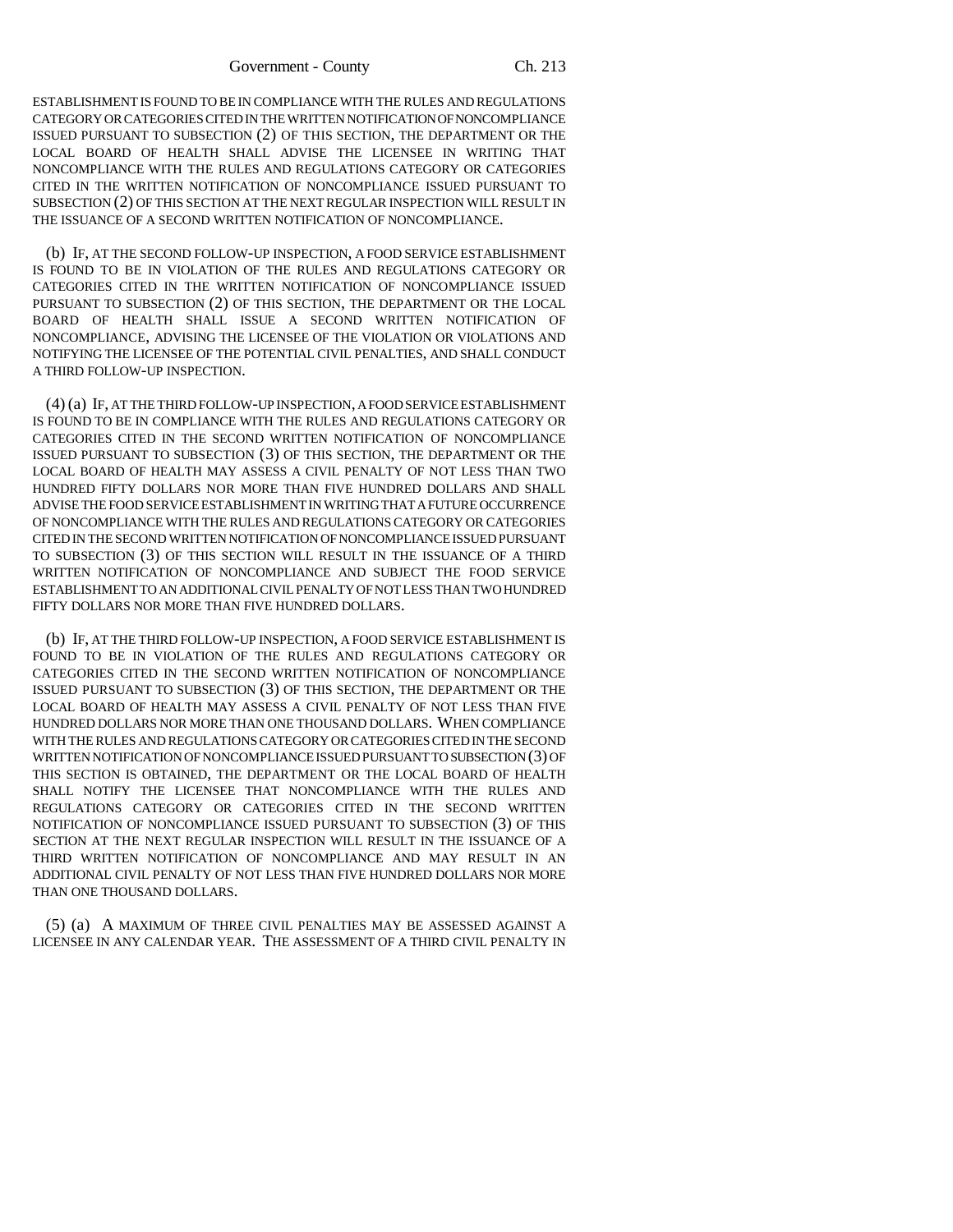## Ch. 213 Government - County

A CALENDAR YEAR AGAINST A LICENSEE SHALL OBLIGATE THE DEPARTMENT OR THE LOCAL BOARD OF HEALTH TO INITIATE PROCEEDINGS TO SUSPEND OR REVOKE THE LICENSE OF THE LICENSEE PURSUANT TO SECTION 12-44-210. NEITHER THE DEPARTMENT NOR THE LOCAL BOARD OF HEALTH SHALL ASSESS A CIVIL PENALTY AGAINST A LICENSEE PURSUANT TO THIS SECTION WHILE AN ACTION INITIATED PURSUANT TO SECTION 12-44-210 AGAINST SUCH LICENSEE IS IN PROGRESS.

(b) ALL PENALTIES COLLECTED BY THE DEPARTMENT PURSUANT TO THIS SECTION SHALL BE TRANSMITTED TO THE STATE TREASURER WHO SHALL CREDIT THE SAME TO THE FOOD PROTECTION CASH FUND CREATED IN SECTION 25-4-1605, C.R.S.

(c) ALL PENALTIES COLLECTED BY A LOCAL BOARD OF HEALTH SHALL BE DEPOSITED IN THE APPROPRIATE LOCAL BOARD OF HEALTH CASH FUND IN ACCORDANCE WITH SECTIONS 25-1-509 AND 25-1-713, C.R.S., AND SHALL BE USED TO PAY THE COST OF INSPECTING FOOD SERVICE ESTABLISHMENTS.

**SECTION 4.** Part 2 of article 44 of title 12, Colorado Revised Statutes, 1991 Repl. Vol., is amended BY THE ADDITION OF A NEW SECTION to read:

**12-44-212.5. Judicial review.** ANY FINAL ORDER OR DETERMINATION MADE BY THE DEPARTMENT OR A LOCAL BOARD OF HEALTH PURSUANT TO SECTION 12-44-212 SHALL BE SUBJECT TO JUDICIAL REVIEW IN ACCORDANCE WITH ARTICLE 4 OF TITLE 24, C.R.S.

**SECTION 5.** 25-1-507 (1) (h), Colorado Revised Statutes, 1989 Repl. Vol., as amended, is amended to read:

**25-1-507. Powers and duties of boards of health.** (1) In addition to all other powers and duties conferred and imposed upon county and district boards of health by the provisions of this part 5, such boards have and exercise the following specific powers and duties:

(h) To provide the environmental health services described in section 25-1-709 (1) (b) and to assess fees to offset the actual, direct cost of such services; except that no fee for such a service shall be assessed against any person who has already paid a fee to the state or federal government for such service AND EXCEPT THAT THE ONLY FEE WHICH SHALL BE CHARGED FOR ANNUAL FOOD SERVICE ESTABLISHMENT INSPECTIONS SHALL BE THE FEE SET FORTH IN SECTION 12-44-208, C.R.S.

**SECTION 6.** 25-1-608 (3), Colorado Revised Statutes, 1989 Repl. Vol., as amended, is amended to read:

**25-1-608. County board of health.** (3) The board of health may provide the environmental health services described in section 25-1-709 (1) (b) and may assess fees to offset the actual, direct costs of such services; except that a fee for any such service shall not be assessed against any person who has already paid a fee to the state or federal government for the same service AND EXCEPT THAT THE ONLY FEE WHICH SHALL BE CHARGED FOR ANNUAL FOOD SERVICE ESTABLISHMENT INSPECTIONS SHALL BE THE FEE SET FORTH IN SECTION 12-44-208, C.R.S.

**SECTION 7.** 25-1-711 (1) (e), Colorado Revised Statutes, 1989 Repl. Vol., as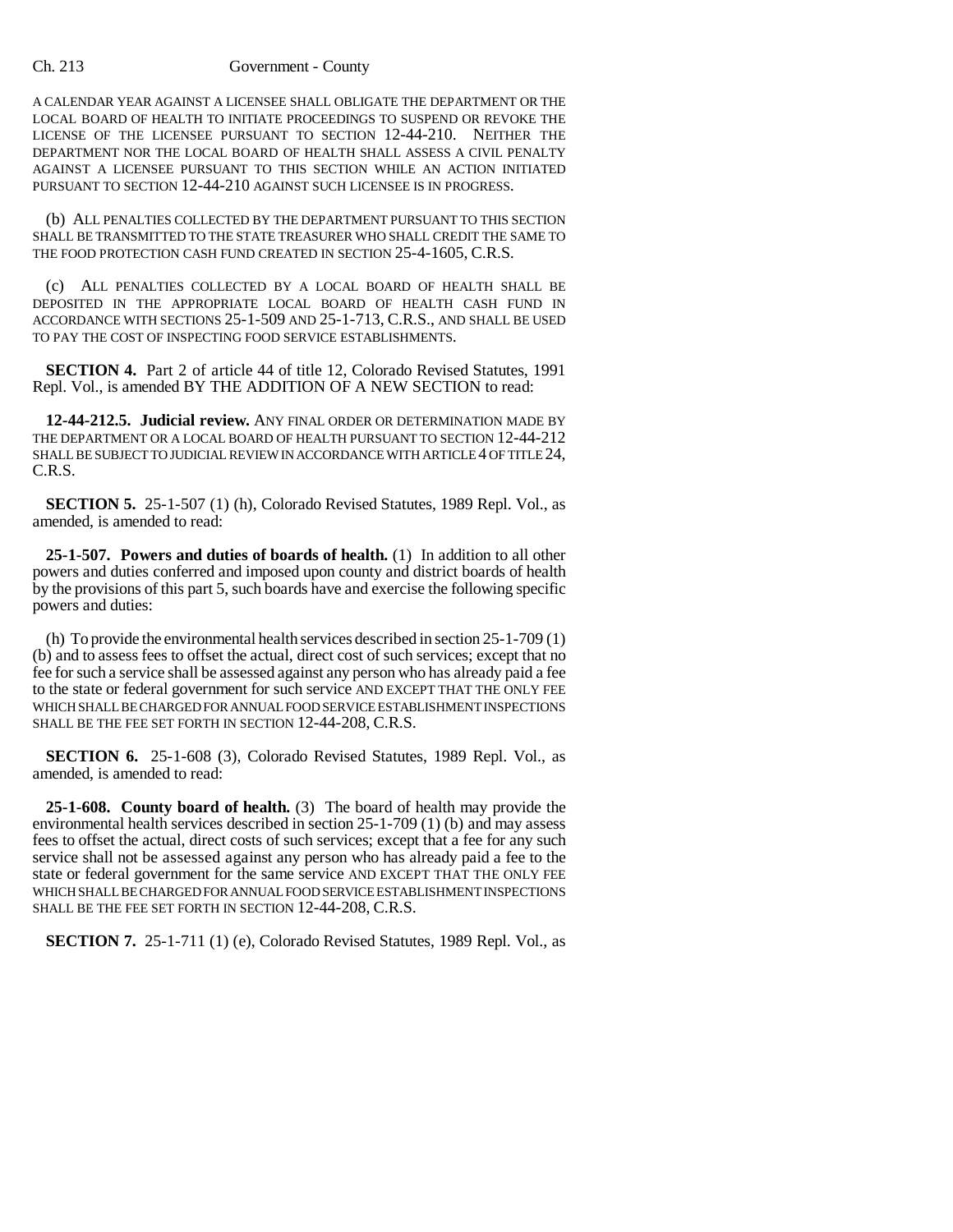amended, is amended to read:

**25-1-711. Regional board of health - duties - powers.** (1) In addition to any other duties conferred and imposed upon a regional board of health by the provisions of this part 7, such board has the following duties:

(e) To provide the environmental health services described in section 25-1-709 (1) (b) and to assess fees to offset the actual, direct cost of such services; except that no fee for such a service shall be assessed against any person who has already paid a fee to the state or federal government for such service AND EXCEPT THAT THE ONLY FEE WHICH SHALL BE CHARGED FOR ANNUAL FOOD SERVICE ESTABLISHMENT INSPECTIONS SHALL BE THE FEE SET FORTH IN SECTION 12-44-208, C.R.S.

**SECTION 8.** 30-1-104 (1) (u), Colorado Revised Statutes, 1986 Repl. Vol., is amended to read:

**30-1-104. Fees of sheriff.** (1) Fees collected by sheriffs shall be as follows:

(u) For taking, approving, and returning bond in any case, in counties of every class, two dollars and fifty cents A REASONABLE FEE, NOT TO EXCEED TEN DOLLARS;

**SECTION 9.** 30-15-401 (1) (a) (V) (D), Colorado Revised Statutes, 1986 Repl. Vol., as amended, is amended, and the said  $30-15-401$  (1) is further amended  $\overline{BY}$ THE ADDITION OF THE FOLLOWING NEW PARAGRAPHS, to read:

**30-15-401. General regulations.** (1) In addition to those powers granted by sections 30-11-101 and 30-11-107 and by parts 1, 2, and 3 of this article, the board of county commissioners has the power to adopt ordinances for the control or licensing of those matters of purely local concern which are described in the following enumerated powers:

(a) (V) To do all acts and make all regulations which may be necessary or expedient for the promotion of health or the suppression of disease, limited to the following:

(D) In addition to the authority given counties under article 5 of title 35, C.R.S., to establish mosquito control areas, and to assess the whole cost thereof against those persons especially benefitted by the service, AND, IF A PERSON'S PORTION OF THE ASSESSMENT IS NOT PAID WITHIN A REASONABLE TIME AS SPECIFIED BY ORDINANCE, TO DIRECT THAT THE ASSESSMENT, WHICH SHALL BE A LIEN AGAINST THE PROPERTY OF SUCH PERSON, BE CERTIFIED BY THE COUNTY CLERK AND RECORDER TO THE COUNTY TREASURER FOR COLLECTION IN THE SAME MANNER AS OTHER TAXES ARE COLLECTED;

(k.5) TO REQUIRE REGISTRATION OF PERSONS WHO ENGAGE IN DOOR-TO-DOOR SELLING OF MERCHANDISE OR GOODS AND THE DELIVERY THEREOF WITHIN THE COUNTY; EXCEPT THAT NONPROFIT ORGANIZATIONS WHICH ARE EXEMPT FROM THE INCOME TAX IMPOSED UNDER ARTICLE 22 OF TITLE 39, C.R.S., AND SCHOOLS SHALL NOT BE SUBJECT TO COUNTY REQUIREMENTS IMPOSED UNDER THIS PARAGRAPH (k.5);

(o.5) TO PROVIDE BY ORDINANCE FOR THE REGULATION AND LICENSING OF ALARM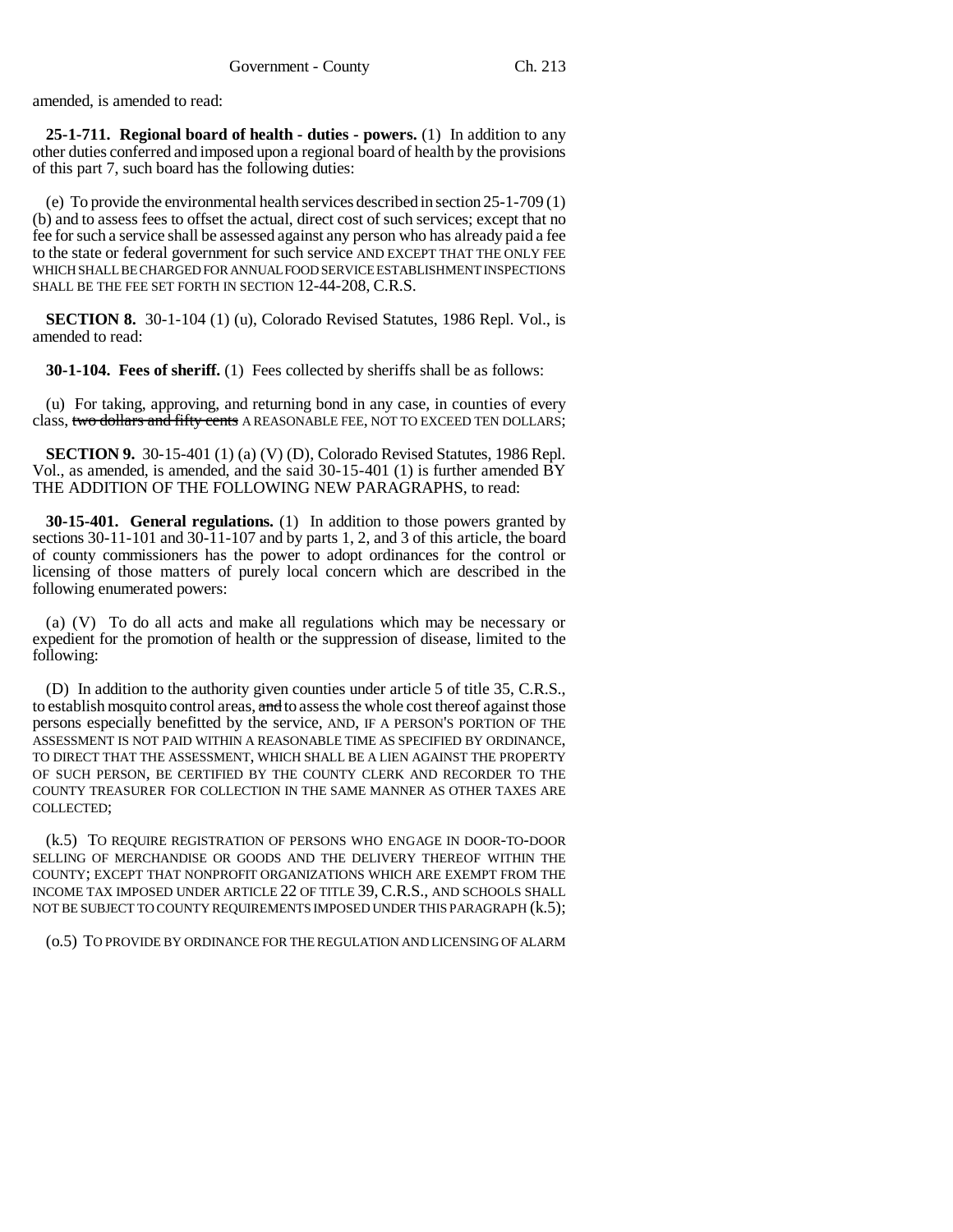SYSTEMS WHICH TRANSMIT INFORMATION TO LAW ENFORCEMENT OR OTHER PUBLIC SAFETY OFFICIALS LOCATED WITHIN THE COUNTY;

**SECTION 10.** 30-15-101, Colorado Revised Statutes, 1986 Repl. Vol., is amended to read:

**30-15-101. Animal control and licensing.** (1) (a) The board of county commissioners of any county may adopt a resolution for the control and licensing of dogs AND OTHER PET ANIMALS as provided in this part 1. Such resolution may:

(I) Require licensing of dogs AND OTHER PET ANIMALS by owners and impose reasonable conditions and fees on the same. No registration permit or license shall be issued by any board of county commissioners unless and until the owner of a dog shall exhibit to such board or designated official a valid rabies vaccination certificate indicating the dog has been vaccinated against rabies by a licensed veterinarian. The county dog control resolution may exempt dogs below a specified age from licensing and registration or vaccination requirements, or both; except that the recommendations of the department of health shall be followed concerning the minimum age for such RABIES vaccination OF PET ANIMALS.

(II) Require that dogs AND OTHER PET ANIMALS be under control at all times and define "control", which may vary from time to time, place to place, and  $\frac{d}{d\theta}$  ANIMAL to dog ANIMAL;

(III) Define "vicious dog" AND "VICIOUS ANIMAL";

(IV) Establish a dog pound, OR OTHER ANIMAL HOLDING FACILITY, and engage personnel to operate it and otherwise to enforce the county dog control resolution OR ANY OTHER RESOLUTION CONCERNING THE CONTROL OF PET ANIMALS;

(V) Provide for the impoundment of dogs ANIMALS which are vicious, not under control, or otherwise not in conformity with the resolution RESOLUTIONS;

(VI) Establish terms and conditions for the release or other disposition of impounded dogs ANIMALS;

(VII) Establish such other reasonable regulations and restrictions for the control of dogs AND OTHER PET ANIMALS as the board of county commissioners may deem necessary.

(b) The control provisions of such resolution, as provided in subparagraph (II) of paragraph (a) of this subsection (1), shall not apply to dogs while actually working livestock, locating or retrieving wild game in season for a licensed hunter, or assisting law enforcement officers or while actually being trained for any of these pursuits.

(2) In order to implement the provisions of this section, any county or municipality may enter into an intergovernmental agreement pursuant to the provisions of part 2 of article 1 of title 29, C.R.S., to provide for the control, licensing, impounding, or disposition of dogs OR OTHER PET ANIMALS or to provide for the accomplishment of any other aspect of a county or municipal dog control or PET ANIMAL CONTROL licensing resolution or ordinance.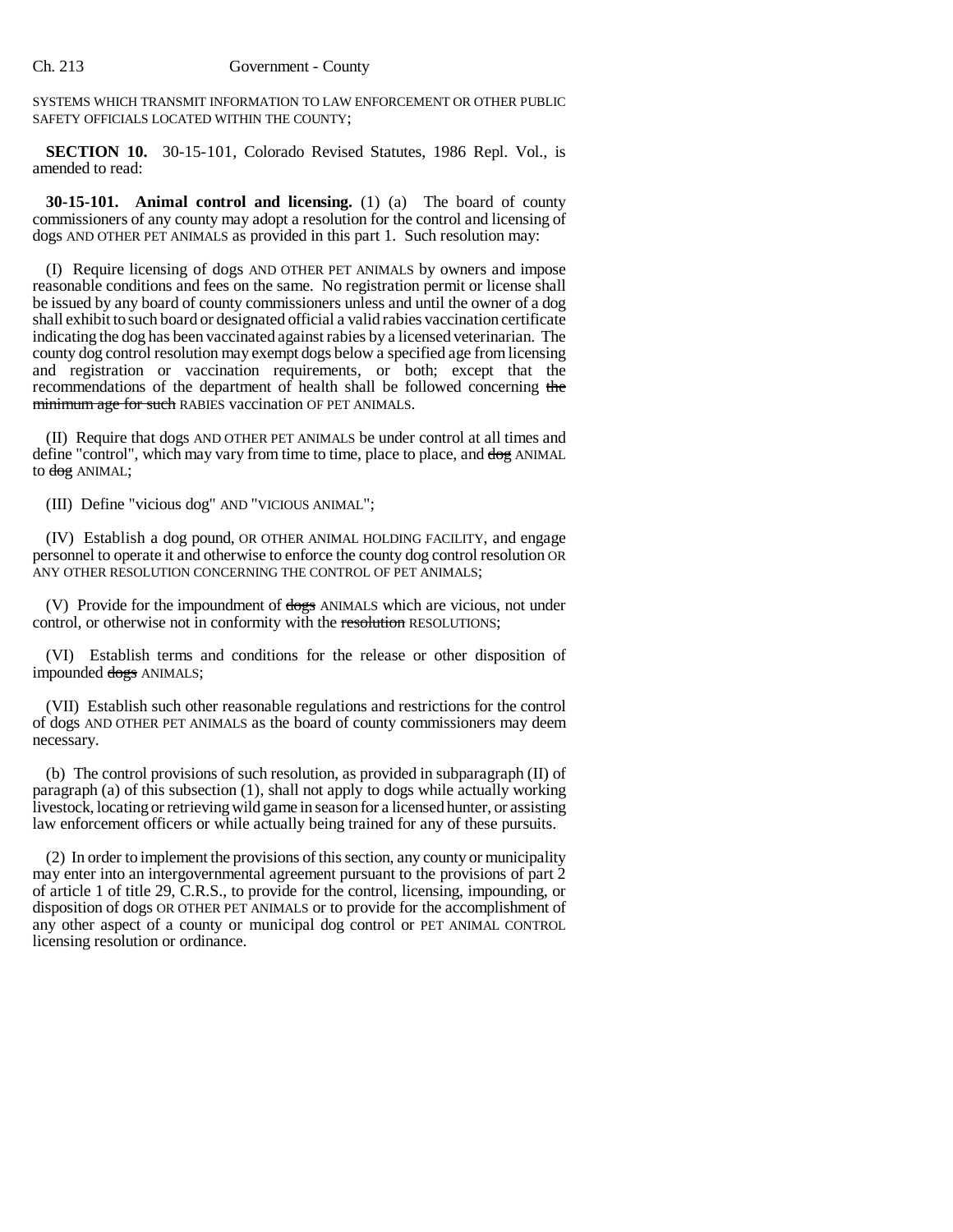Government - County Ch. 213

(3) FOR PURPOSES OF THIS PART 1, "PET ANIMAL" MEANS AND INCLUDES ANY ANIMAL OWNED OR KEPT BY A PERSON FOR COMPANIONSHIP OR PROTECTION OR FOR SALE TO OTHERS FOR SUCH PURPOSES. EXCEPT AS OTHERWISE PROVIDED IN THIS SUBSECTION (3), "PET ANIMAL" DOES NOT INCLUDE WILDLIFE, LIVESTOCK USED FOR ANY PURPOSE OR WHICH IS ESTRAY AS DEFINED IN SECTION 35-44-101, C.R.S., OR ANIMALS WHICH ARE OWNED OR BOUGHT AND SOLD THROUGH THE EFFORTS OF THOSE THAT ARE LICENSED, INSPECTED, OR BOTH, BY THE UNITED STATES DEPARTMENT OF AGRICULTURE, THE COLORADO DEPARTMENT OF AGRICULTURE, OR BOTH; HOWEVER, NOTHING IN THIS SUBSECTION (3) SHALL BE CONSTRUED TO EXEMPT SUCH ANIMALS FROM COUNTY CONTROL REGULATIONS.

**SECTION 11.** 30-15-102, Colorado Revised Statutes, 1986 Repl. Vol., as amended, is amended to read:

**30-15-102. Violations - penalties.** (1) Any violation of any provision of a county resolution adopted pursuant to this part 1 not involving bodily injury to any person shall be a class 2 petty offense, and, notwithstanding the provisions of section 18-1-107, C.R.S., punishable, upon conviction, by a fine of not more than three hundred dollars, or by imprisonment in the county jail for not more than ninety days, or by both such fine and imprisonment for each separate offense. If authorized by the county resolution, the penalty assessment procedure provided in section 16-2-201, C.R.S., may be followed by  $\alpha$  dog AN ANIMAL control officer or any arresting law enforcement officer for any such violation. As part of said county resolution authorizing the penalty assessment procedure, the board of county commissioners may adopt a graduated fine schedule for violations of said resolution not involving bodily injury to any person. Such graduated fine schedule may provide for increased penalty assessments for repeat offenses by the same individual.

(2) Any offense involving bodily injury to any person by a dog OR OTHER PET ANIMAL shall be a class 2 misdemeanor, and any violator shall be punished as provided in section 18-1-106, C.R.S., for each separate offense.

(3) Whenever a county dog ANIMAL control officer has probable cause to believe that a violation of subsection  $(1)$  or  $(2)$  of this section, or of the county's dog control and licensing resolution, OR OF THE COUNTY'S RESOLUTION CONCERNING THE CONTROL OF PET ANIMALS has been committed, he THE OFFICER may issue a citation or summons and complaint to the violator, stating the nature of the violation with sufficient particularity to give notice of said charge to the violator.

**SECTION 12.** 30-15-104, Colorado Revised Statutes, 1986 Repl. Vol., is amended to read:

**30-15-104. Liability for accident or subsequent disease from impoundment.** The board of county commissioners, city council, board of trustees, or other governing body of a municipality, any of their assistants or employees, or any other person authorized to enforce the provisions of any dog control resolution or ordinance OR ANY RESOLUTION CONCERNING THE CONTROL OF PET ANIMALS shall not be held responsible for any accident or subsequent disease that may occur to the animal in connection with the administration of any dog control THE resolution or ordinance.

**SECTION 13.** 30-15-105, Colorado Revised Statutes, 1986 Repl. Vol., as